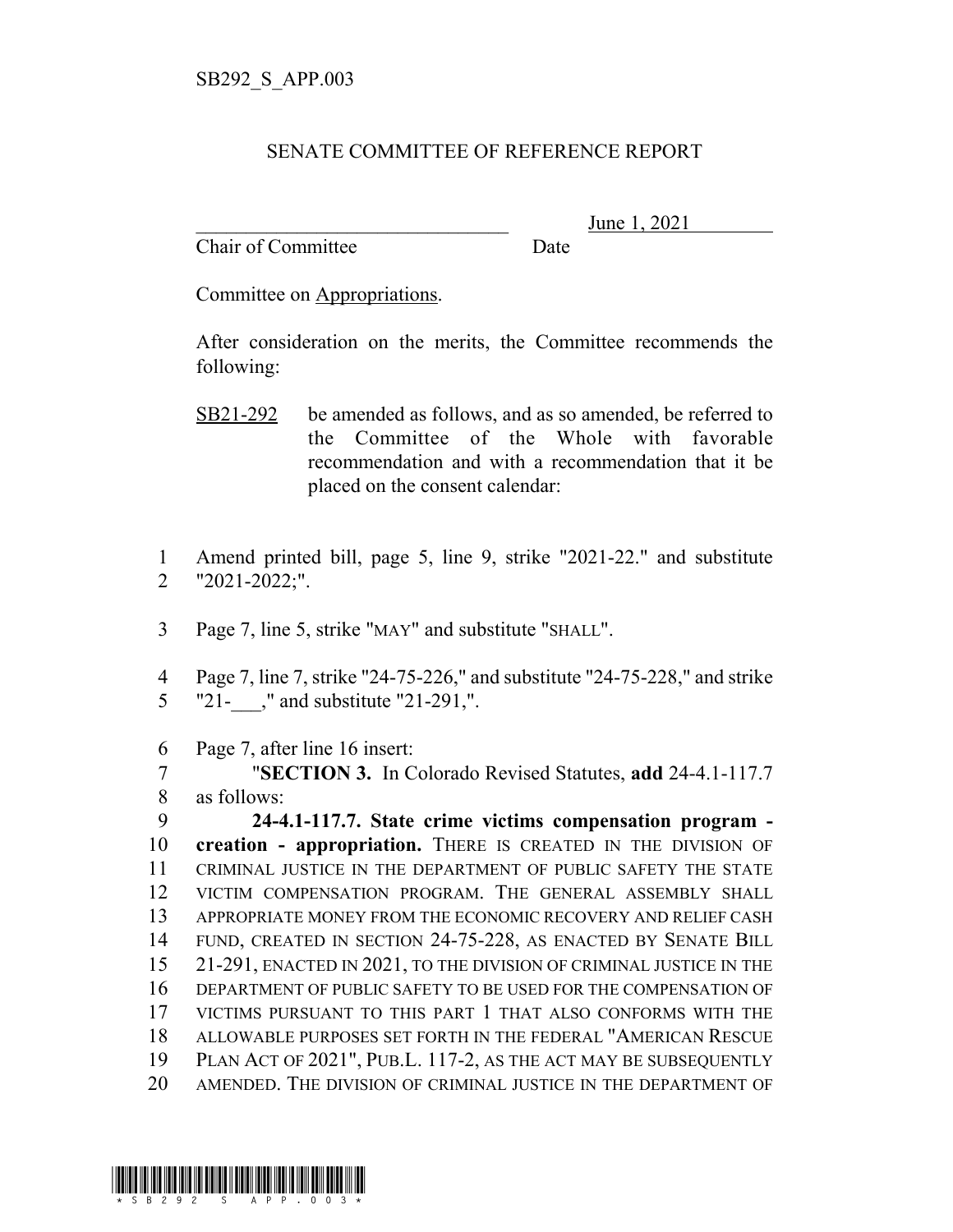- PUBLIC SAFETY SHALL DISTRIBUTE THE MONEY APPROPRIATED PURSUANT
- 2 TO THIS SECTION BASED ON NEED.".
- Renumber succeeding sections accordingly.
- Page 7, line 24, strike "24-75-226," and substitute "24-75-228,".
- 5 Page 7, line 25, strike "21-," and substitute "21-291,".
- Page 8, strike line 2 and substitute "24-4.2-103 AND 24-4.2-105.".
- Page 8, line 5, strike "24-75-226," and substitute "24-75-228," and strike 8 "21-," and substitute "21-291,".

 Page 8, line 9, after the period add "THE OFFICE OF THE STATE COURT ADMINISTRATOR SHALL, IN CONSULTATION WITH THE DIVISION OF CRIMINAL JUSTICE AND THE VICTIMS AND WITNESS ASSISTANCE AND LAW ENFORCEMENT PROGRAM ADMINISTRATORS IN EACH JUDICIAL DISTRICT, DISTRIBUTE THE MONEY APPROPRIATED PURSUANT TO THIS SUBSECTION (1.7) BASED ON NEED.".

Page 8, after line 18 insert:

 "(d) THE REQUIREMENTS SET FORTH IN SECTION 24-4.2-105 (1) DO 17 NOT APPLY TO THIS SUBSECTION (1.7).

 **SECTION 5.** In Colorado Revised Statutes, 24-33.5-506, **amend** (1.5) as follows:

 **24-33.5-506. Victims assistance and law enforcement fund - creation.** (1.5) (a) In addition to the annual appropriations specified in subsection (1) of this section, the general assembly shall make annual 23 appropriations of the moneys MONEY in the victims assistance and law enforcement fund for payment of the direct and indirect costs of 25 implementing the provisions of section 17-2-201 (5)(g).  $C.R.S.$ 

26 (b) IN ADDITION TO THE MONEY PAID INTO THE FUND PURSUANT TO THIS SUBSECTION (1.5) AND SUBSECTION (1) OF THIS SECTION, THE GENERAL ASSEMBLY SHALL APPROPRIATE MONEY FROM THE ECONOMIC RECOVERY AND RELIEF CASH FUND, CREATED IN SECTION 24-75-228, AS ENACTED BY SENATE BILL 21-291, ENACTED IN 2021, TO THE DIVISION OF CRIMINAL JUSTICE IN THE DEPARTMENT OF PUBLIC SAFETY TO BE USED FOR THE PROGRAMS AND PURPOSES DESCRIBED IN SUBSECTION (1) OF THIS SECTION.

(c) MONEY APPROPRIATED PURSUANT TO THIS SUBSECTION (1.5)

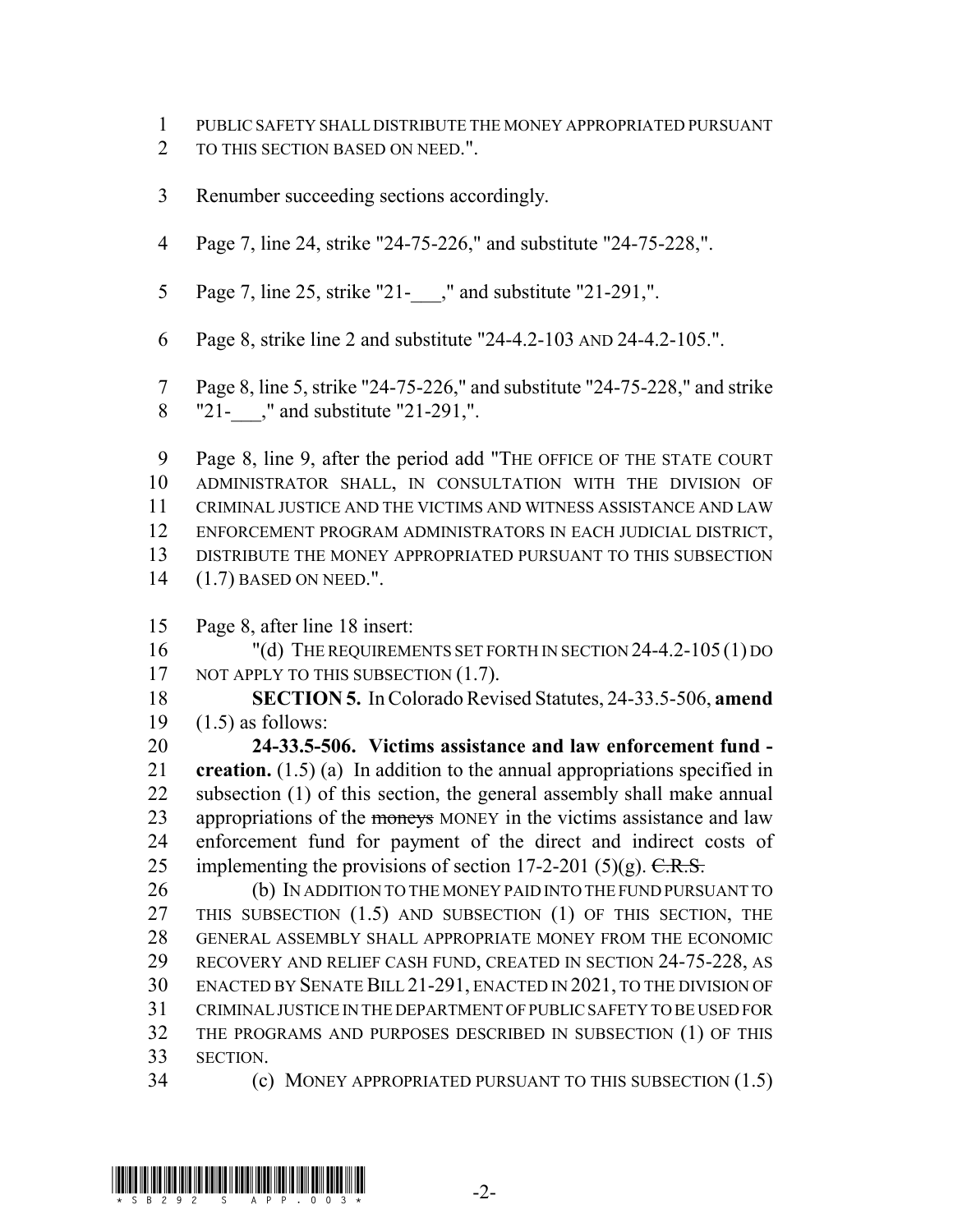FROM THE ECONOMIC RECOVERY AND RELIEF CASH FUND, CREATED IN SECTION 24-75-228, AS ENACTED BY SENATE BILL 21-291, ENACTED IN 2021, MUST ONLY FUND PROGRAMS AND PURPOSES THAT ALSO CONFORM WITH THE ALLOWABLE PURPOSES SET FORTH IN THE FEDERAL "AMERICAN RESCUE PLAN ACT OF 2021", PUB.L. 117-2, AS THE ACT MAY BE SUBSEQUENTLY AMENDED. THE DIVISION OF CRIMINAL JUSTICE IN THE DEPARTMENT OF PUBLIC SAFETY MAY USE UP TO TEN PERCENT OF ANY MONEY APPROPRIATED PURSUANT TO THIS SUBSECTION (1.5) FOR DEVELOPMENT AND ADMINISTRATIVE COSTS INCURRED PURSUANT TO THIS SECTION IN THE PROVISION OF PROGRAMS AND SERVICES ALLOWED 11 PURSUANT TO THE FEDERAL "AMERICAN RESCUE PLAN ACT OF 2021", PUB.L. 117-2, AS THE ACT MAY BE SUBSEQUENTLY AMENDED.".

- Renumber succeeding sections accordingly.
- Page 9, line 13, strike "MAY" and substitute "SHALL".
- Page 9, line 15, strike "24-75-226," and substitute "24-75-228," and strike
- 16 "21-," and substitute "21-291,".
- Page 10, line 10, strike "24-75-226," and substitute "24-75-228," and strike "21-\_\_\_," and substitute "21-291,".
- Page 11, line 3, strike "24-75-226," and substitute "24-75-228,".
- Page 11, after line 7 insert:

 "(2) For the 2021-22 state fiscal year, \$1,500,000 is appropriated to the department of public safety for use by the division of criminal 23 justice. This appropriation is from the economic recovery and relief cash fund created in section 24-75-228, C.R.S., and of money the state receives from the federal coronavirus state fiscal recovery fund. To implement this act, the division may use this appropriation for the state victim compensation program created in section 24-4.1-117.7, C.R.S.".

 Page 11, line 8, strike "(2)" and substitute "(3)" and strike "\$6,500,000" and substitute "\$3,500,000".

Page 11, line 11, strike "24-75-226," and substitute "24-75-228,".

Page 11, after line 14 insert:

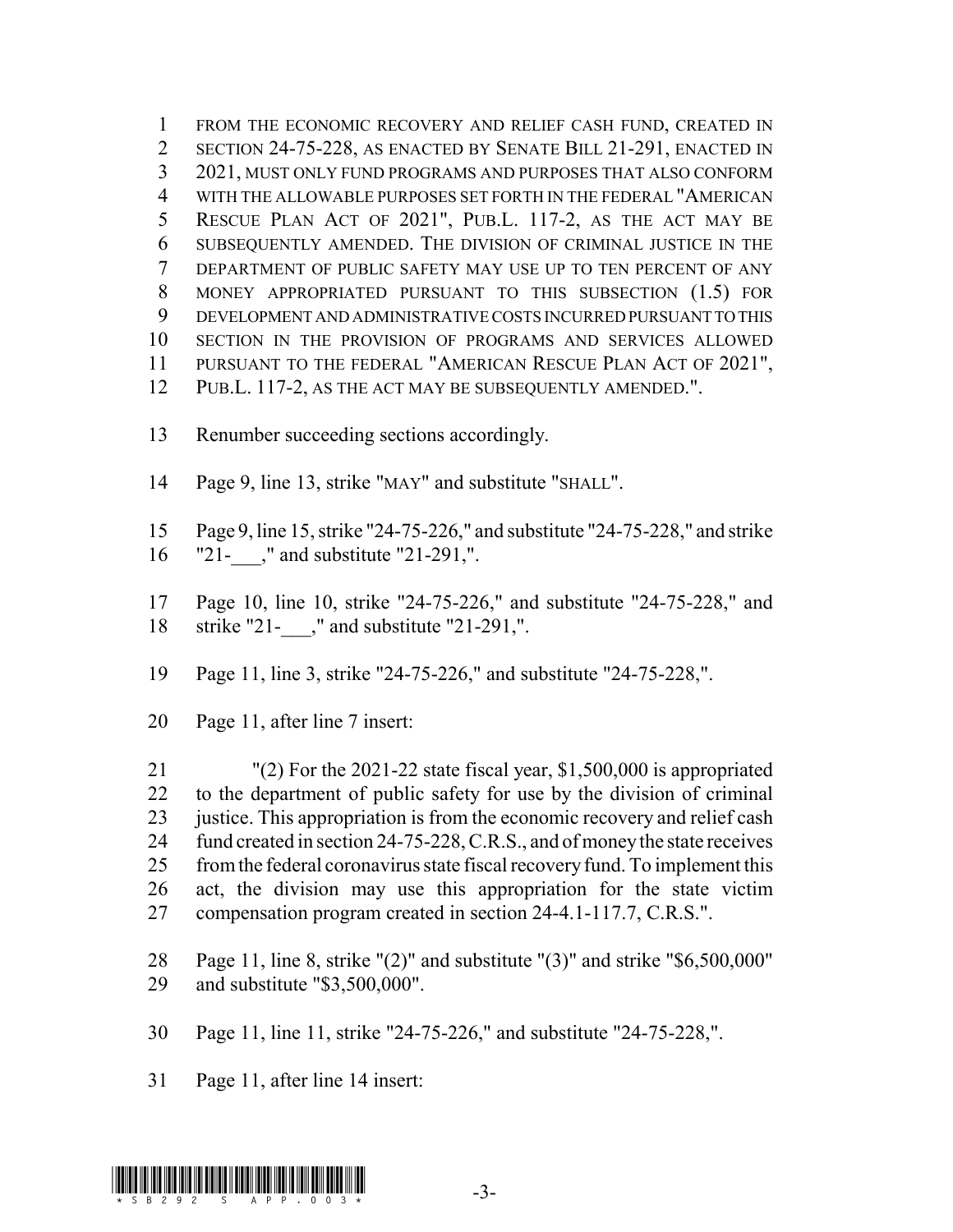"(4) For the 2021-22 state fiscal year, \$1,500,000 is appropriated to the victims assistance and law enforcement fund created in section 24- 3 33.5-506 (1), C.R.S. This appropriation is from the economic recovery 4 and relief cash fund created in section 24-75-228, C.R.S., and of money the state received from the federal coronavirus state fiscal recovery fund. The department of public safety is responsible for the accounting related to this appropriation.

 (5) For the 2021-22 state fiscal year, \$1,500,000 is appropriated to the department of public safety for use by the division of criminal justice. This appropriation is from reappropriated funds in the Colorado domestic abuse program fund under subsection (4) of this section. To implement this act, the division may use this appropriation for the state victims assistance and law enforcement program.".

Renumber succeeding subsections accordingly.

Page 11, line 18, strike "24-75-226," and substitute "24-75-228,".

Page 11, strike lines 22 through 27 and substitute:

 "(7) For the 2021-22 state fiscal year, \$5,000,000 is appropriated to the Colorado domestic abuse program fund created in section 39-22- 802 (1), C.R.S. This appropriation is from the economic recovery and relief cash fund created in section 24-75-228, C.R.S., and of money the state received from the federal coronavirus state fiscal recovery fund. The department of human services is responsible for the accounting related to this appropriation.

 (8) For the 2021-22 state fiscal year, \$5,000,000 is appropriated to the department of human services for use by the office of self sufficiency. This appropriation is from reappropriated funds in the Colorado domestic abuse program fund under subsection (7) of this section. To implement this act, the office may use this appropriation for the domestic abuse program.".

Page 12, strike line 1.

Page 12, line 2, strike "upon passage".

Page 12, line 3, strike "21-\_\_\_ and Senate Bill 21-\_\_\_" and substitute

"21-288 and Senate Bill 21-291" and strike "law and" and substitute "law,

in which case this act".